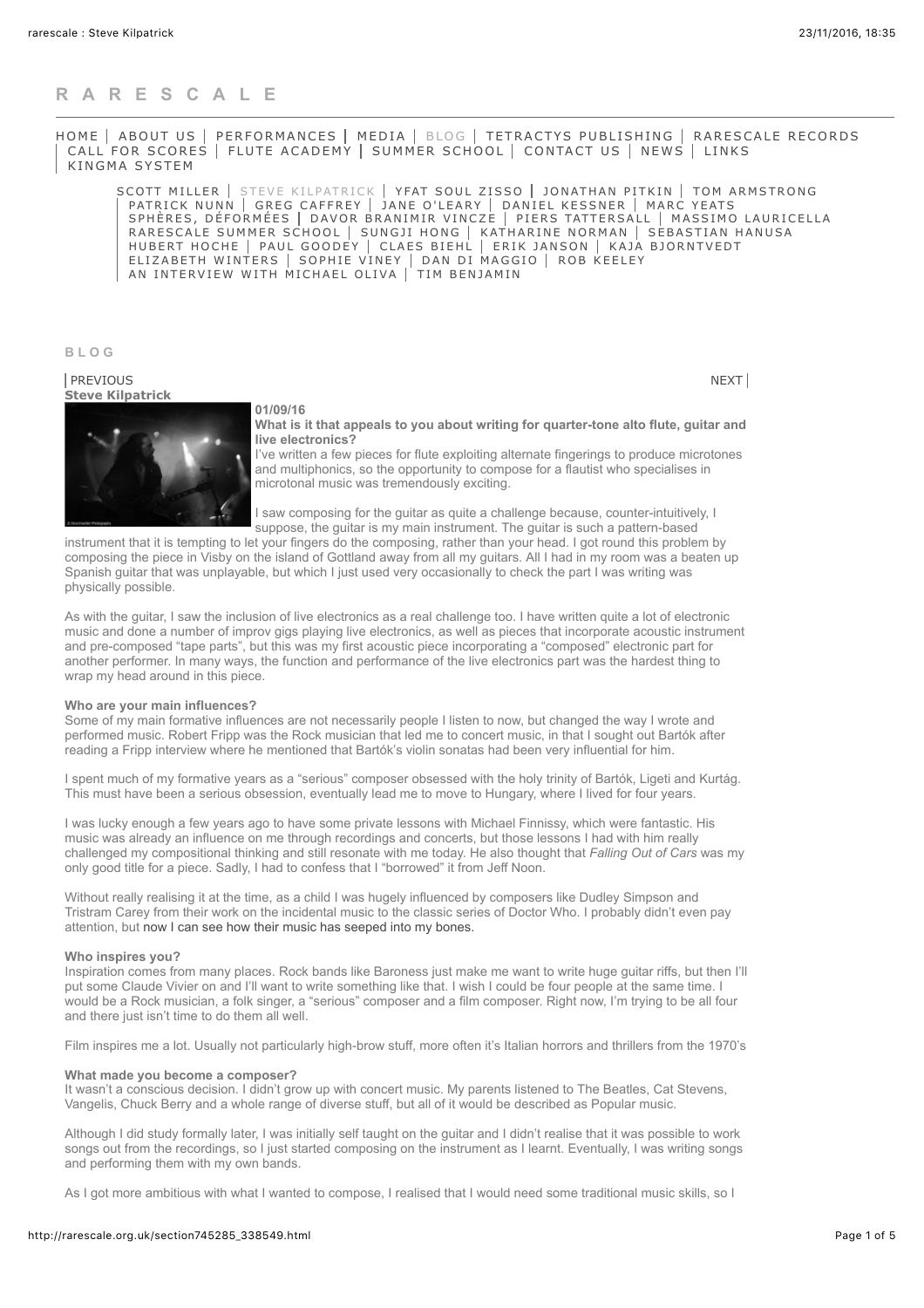began formal music study when I was in my 20s. This was when I was first exposed to Stravinsky, Webern, Berg, Kurtág etc.

In many ways, I don't think I chose composition, I think it chose me. It's definitely more of a compulsion than a pastime. Sometimes it's just really, really hard.

#### **Tell us about the background of your piece – how did it come to be written and what's it all about?**

I had been a fan of Jeff Noon's novels since my student days. Many of Jeff's novels take place in an alternate version of Manchester and it's pretty exciting to walk around your city in the footsteps of characters from a sci-fi novel. I'm pretty sure the Stash Riders from Vurt's hide out was close to the bottom of my road.

When the novel *Falling Out of Cars* came out, I was completely blown away and I wanted to respond to it musically, but the right opportunity never seemed to arise. However, this particular instrumentation of alto flute, guitar and live electronics seemed perfect. This also fortuitously coincided with a composer's residency I had in Visby in Sweden, so I had an intense month of focussed composition with this as the result.

The novel is set in a fictional United Kingdom that seems to be contemporary with our own but has suffered some form of catastrophe, which has altered the way the population is able to process information. People's normal state does not allow them to filter information properly, which causes them to eventually become hospitalised in isolation tanks. Characters in the novel refer to this overwhelming amount of information as "noise", from which the individual has difficulty extracting, or is unable to extract, the important bits of information.

One passage that struck me particularly describes a guitarist playing in a coffee shop and a "long stream of notes that almost became a tune, and then becoming lost once more". This became the starting point for my piece.

Noise is subjective, in that what is noise and what is information is determined by what the observer/listener is looking for. I will leave it to the listener to decide for themselves what is noise in this piece.

## **How does this work relate to your other compositional output?**

It addresses an issue with the work that precedes it. Shortly before I started writing *Falling Out of Cars*, it was pointed out that I tend to avoid ostinati and exact repetition, which seemed odd for someone from a Rock background. *Falling Out of Cars* has a fair bit of repetition and a couple of ostinati to remedy this. Since this piece, I've embraced the ostinato a little more still.

## **What are your plans for the future?**

I'm just in the process of rebuilding my home studio and I'd like to develop my production skills more.

In terms of composition, I'm planning a new electroacoustic piece, which will probably be the first thing to be done in its entirety in my new studio. I'm in the early *stages of a series of short duos for violin and viola entitled[i] The Museum of Fragile Things* for some friends of mine in the US. The title comes from Jeff Noon's Falling Out of Cars[/i] and will form part of a series. Eventually, Jeff and I are hoping to adapt the novel into an opera. That's my big ambition.

I've got a bunch of things happening that, I suppose, you would call popular music. I've got a single and video coming out pretty soon which is a collaboration between myself and screenwriter Mike Sizemore. Hopefully, there will be a few more singles to follow, as we've written quite a few songs already. I've also recorded an album with a Doom band called Even Vast, which should be out before the end of the year.

## **What have been your career highlights so far?**

In terms of contemporary music, one highlight would be my opera, which had four performances in 2011. It was called *Flight Paths* with a libretto by Adam Strickson and was commissioned as part of the 2012 Cultural Olympiad. Off the record, being a massive Doctor Who fan, I was also pretty stoked to have had worked with Turlough's brother.

A few years back I wrote a short and very simple piano piece for the *Resident Evil 6* trailer. That trailer was on cinema and prime time tv around the world, so that was quite a buzz.

#### **If you could choose three pieces of music that have had a big impact on your life or musical development, what would they be and why?**

Bartók's fourth string quartet showed me that chamber music could be just as visceral and powerful as rock music and it's never stopped being one of my all time favourite pieces of music.

Ligeti's Requiem introduced me to micropolyphony and exploiting the limitations of the performer. It's also gut wrenchingly powerful.

Bert Jansch's version of *Black Waterside* blew me away when I first heard it and sent me down an unexpected turn as a performer. I'll still bust that one out when someone hands me a guitar, but I'm still looking for the right key for me.

Steve's [website](http://www.stephenkilpatrick.com/)

rarescale premieres *Falling out of Cars* [for alto flute, guitar and electronics at The Forge on 6th September 2016. Book](https://uk.patronbase.com/_Forge/Productions/SN/Performances) tickets here.

| O COMMENTS (CLICK TO EXPAND)    |
|---------------------------------|
| ADD A COMMENT (CLICK TO EXPAND) |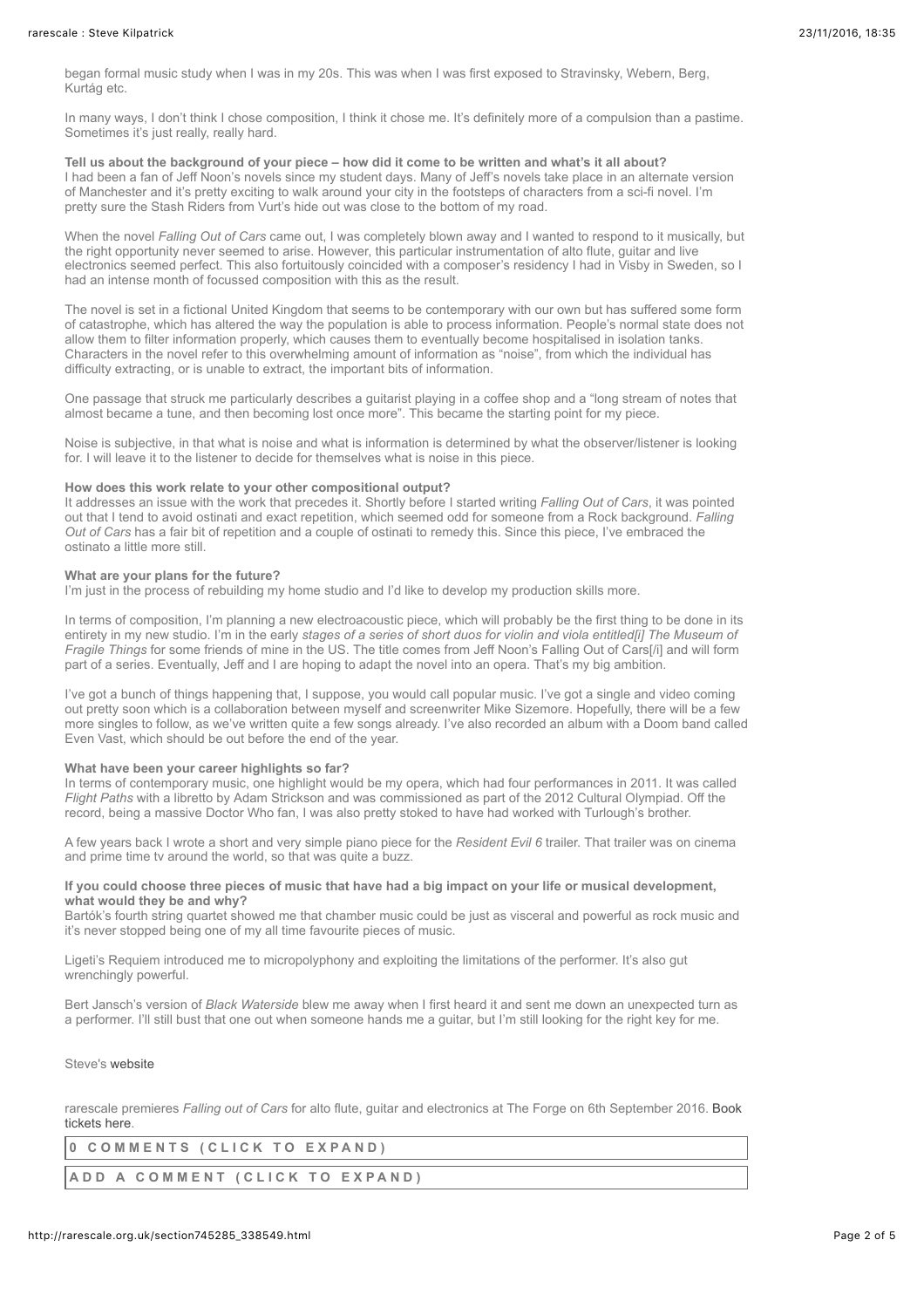rarescale : Steve Kilpatrick 23/11/2016, 18:35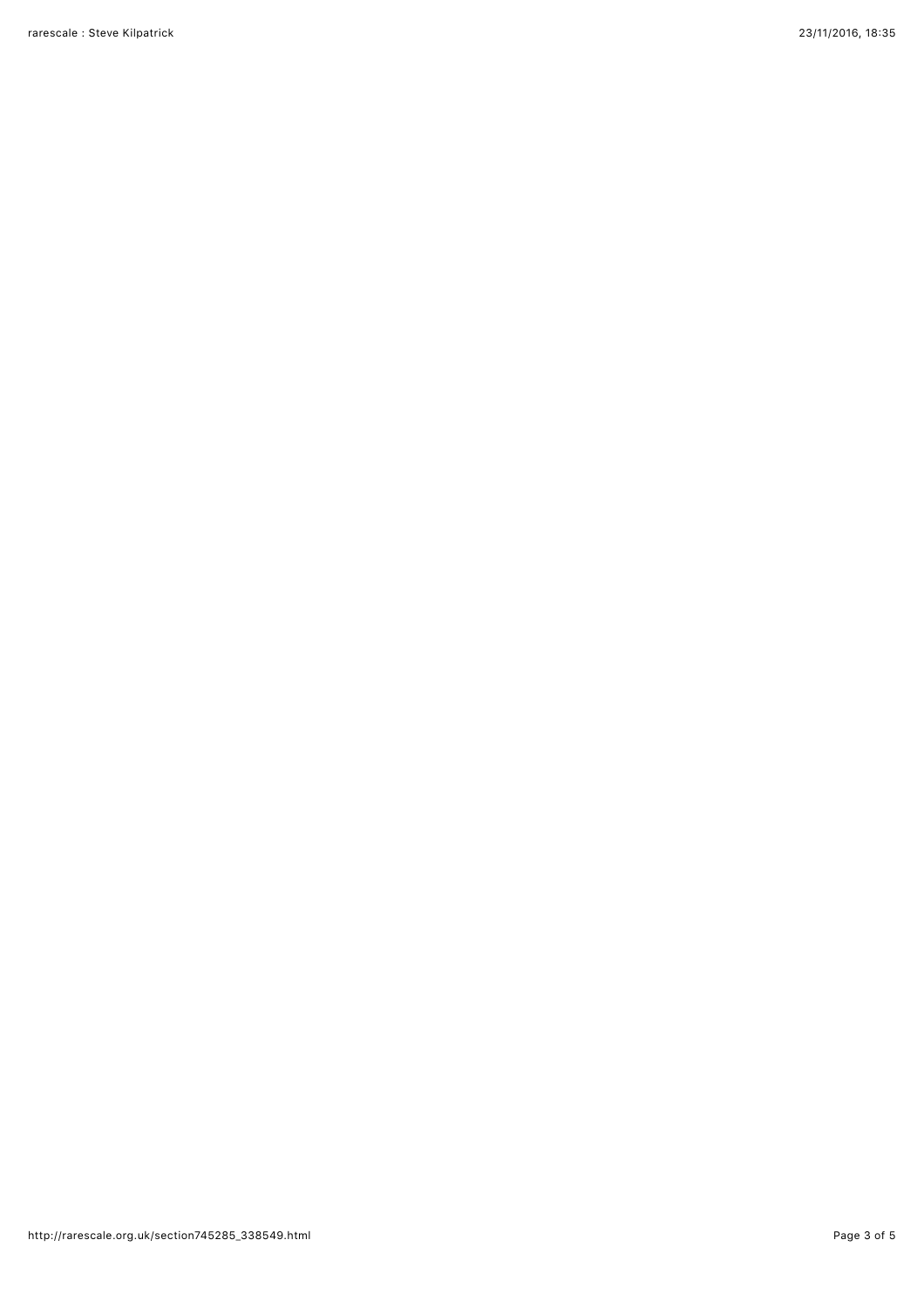rarescale : Steve Kilpatrick 23/11/2016, 18:35